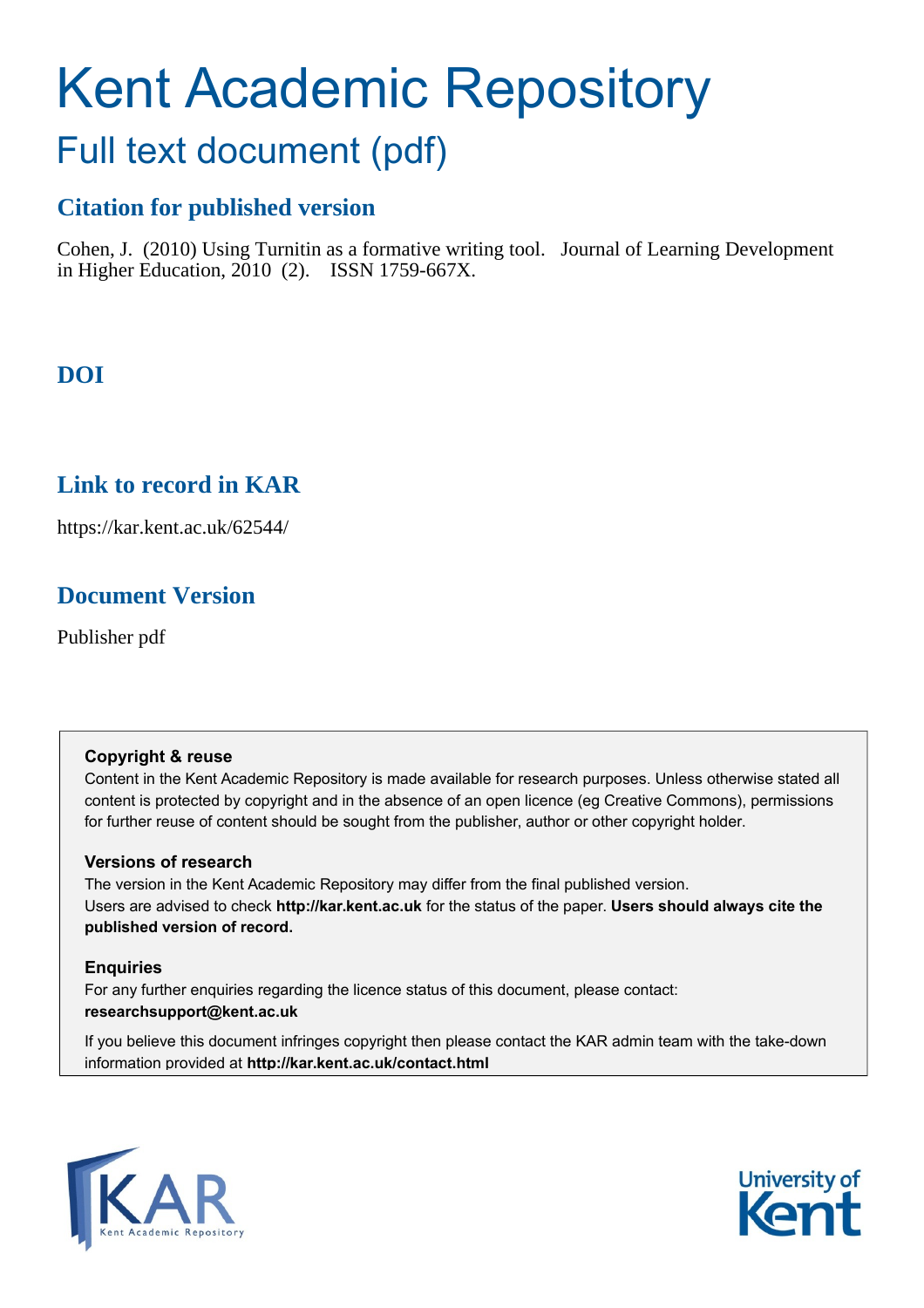# **Using Turnitin as a formative writing tool**

#### **Judy Cohen**  University of Kent, UK

# *Abstract*

Turnitin plagiarism detection software was made available to all staff at the University of Kent at the beginning of the 2006/7 academic year. To promote the potential positive aspects of Turnitin, the Unit for the Enhancement of Learning and Teaching (UELT) prepared guidelines for staff on how to use Turnitin formatively rather than as a plagiarism policing agent. In addition, extensive web resources on academic integrity and avoiding plagiarism were made available to staff and students. It was anticipated that the guidelines and web resources coupled with tutor support in class would facilitate student understandings of plagiarism, referencing and the development of writing skills. Turnitin was specifically trialled in two classes of students, with interviews of staff and students on their experience of Turnitin and how it influenced their academic writing. Staff concluded that Turnitin and specific in-class support significantly deterred plagiarism, while students supported the use of Turnitin and felt that it helped them understand the actual process of integrating references into their own work.

# *Context*

While plagiarism itself is not a new phenomenon, there is increasing concern in academic circles that plagiarism, particularly from Internet sources, is on the rise (Chester, 2001; McDowell and Brown, 2001; Johnston, 2003). This perceived rise in plagiarism in recent years has led to a substantial body of work concerned with defining, detecting and deterring plagiarism. A generally accepted principle in this work is that plagiarism should be tackled holistically, incorporating institutional policy, practice and culture; assessment design;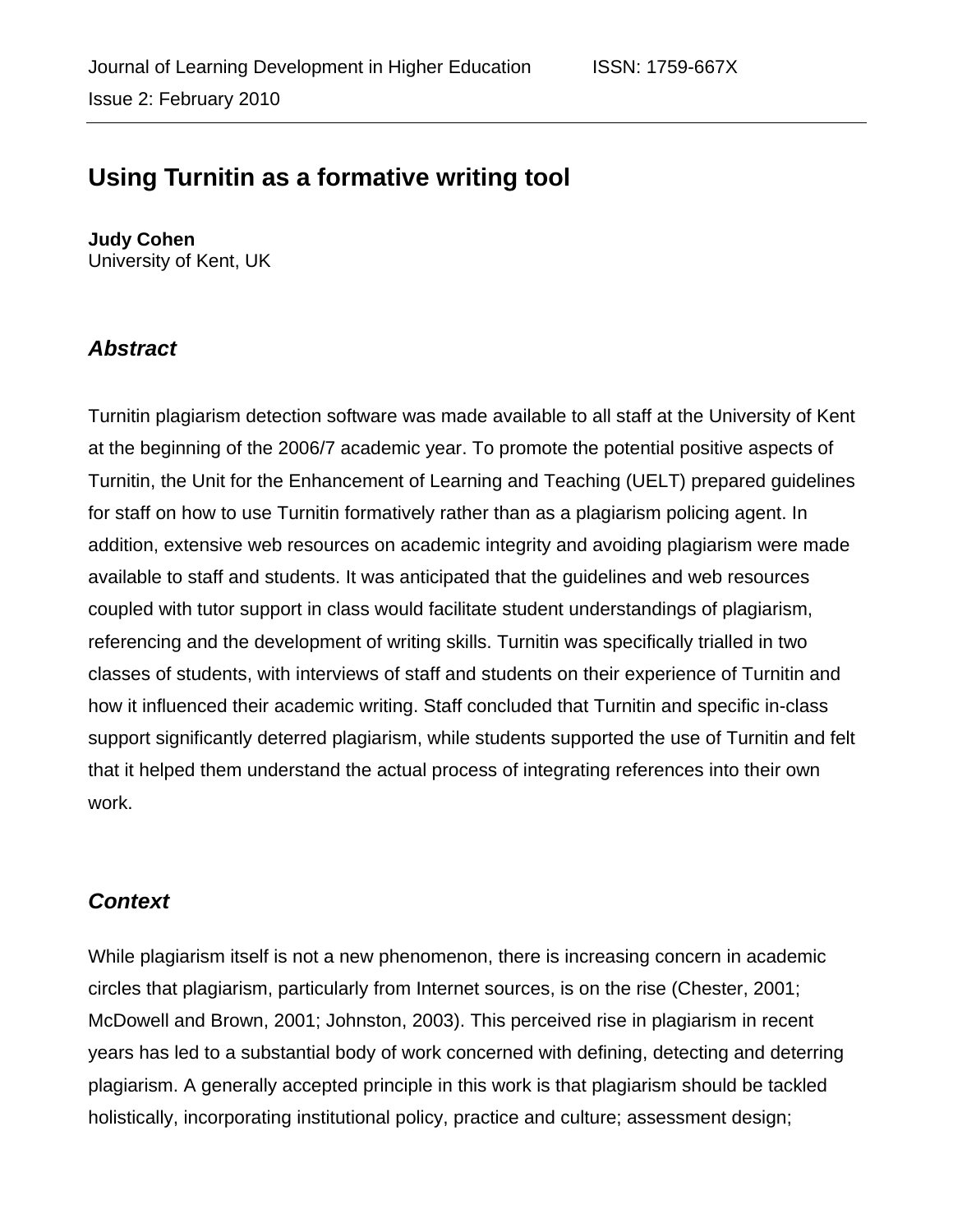education of and information for students; detection; and finally, appropriate application of penalties (Carroll, 2002).

While some of the blame for plagiarism is placed on the use of the Internet and the corresponding rise in the ease with which students can access information online (Chester, 2001), others have pointed out that changes to higher education practices are also significant. These changes include the increased access and 'massification' of higher education; increased use of coursework in assessment and the importance of grades and increased competition (McDowell and Brown, 2001).

Regardless of the root causes of either plagiarism or the worry over the increased ease that students can access 'copiable' material, the first step in dealing with this form of academic misconduct is to establish a common understanding of plagiarism (Carroll, 2002; Johnston, 2003). As Johnston (2003) points out, improving students' understanding of what is and is not acceptable practice when using sources is more beneficial than focusing on detection and penalties. However, he adds the caveat that developing a common understanding of plagiarism is complex in itself. In addition, a recent case study shows that developing an understanding of plagiarism does not necessarily mean that students can meet academic writing requirements of avoiding plagiarism in written work. Instead, this understanding of plagiarism should be coupled with detailed formative workshops on developing these particular academic writing skills (Sivasubramaniam, 2006). It is this aspect of linking the understanding of plagiarism in the students' minds with the writing skills necessary to avoid plagiarism that concerns this case study and how Turnitin was used to facilitate this process at the University of Kent.

Turnitin was acquired in 2006 against the backdrop of concerns regarding plagiarism in the HE sector, after a process of overhauling plagiarism-related policy documents and piloting the text matching software in 2005. The University adopted an educative and formative approach to the use of Turnitin, including the holistic approach to deterring and detecting plagiarism as advocated by Carroll (2002) and in line with Peacock and Sharp (2006). Guidelines on using Turnitin [\(http://www.kent.ac.uk/uelt/ai/students/guidelines.html\)](http://www.kent.ac.uk/uelt/ai/students/guidelines.html)were developed and approved at the start of the academic year, and later piloted in two modules: Economics (level 2) and

2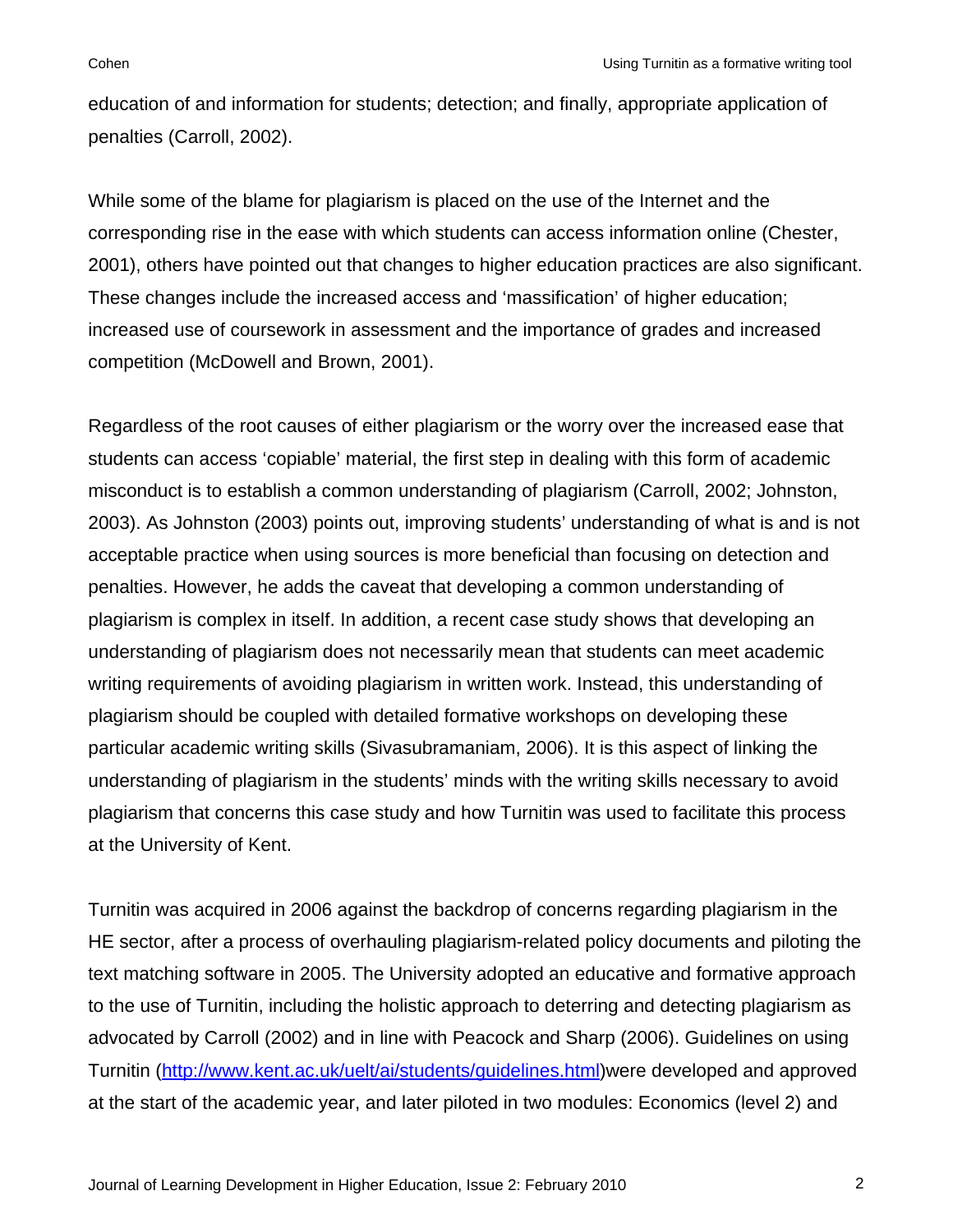Business (Level 3).

This case study explores the staff and student experiences of using Turnitin as a formative writing tool in these two modules.

### *Research questions*

Initially this study set out to investigate student understandings of:

- What Turnitin is and its implications for them;
- How to interpret the originality report; and
- Using the originality report to improve their understanding of academic writing conventions.

This study also aimed to informally discuss with staff the impact of using Turnitin:

- On incidences of plagiarism within the module; and
- On workload issues in investigating cases of plagiarism.

# *Brief methodology*

Surveys of staff along with case studies (including student surveys and interviews) of two modules were carried out to explore experiences of implementing Turnitin in departments and specifically in using Turnitin to develop academic writing skills:

• Staff were surveyed to ascertain their initial understanding of Turnitin Plagiarism Detection software; the university's approved guidelines on using Turnitin; and their expectations for the software. For example, questions included 'I am concerned that using Turnitin will increase my workload' and 'I believe that using Turnitin will be a useful aid in deterring plagiarism'. Surveys also included departmental questions on existing information for students on plagiarism.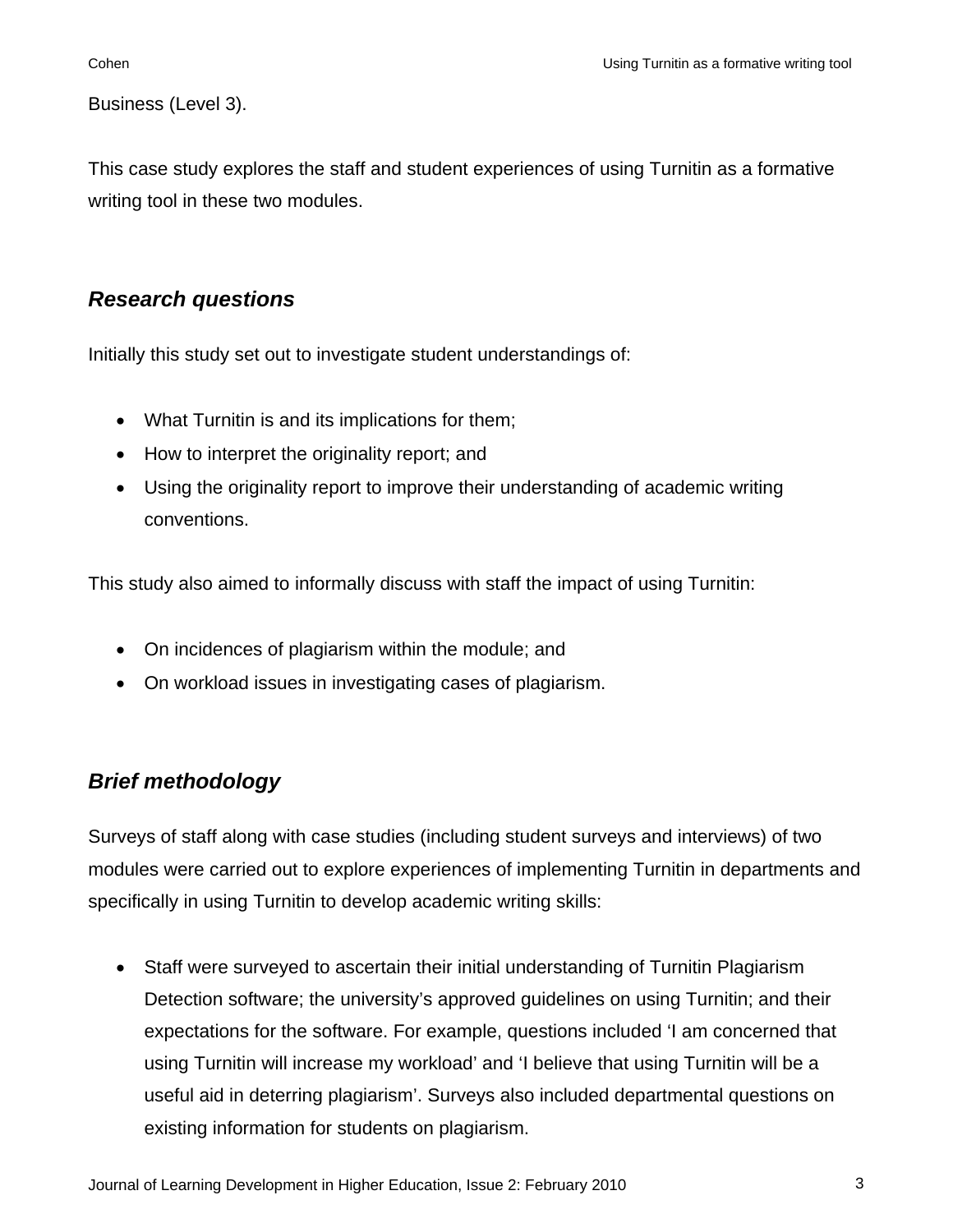• Students were given two introductory sessions (one information and one practice session) about the software including how to log in to Turnitin and upload work followed by how to interpret the originality report. The practice session on the originality report provided a chance for the students to discuss what the matching percentages meant and to see the extent to which their writing matched other source material. Students were surveyed after the Turnitin information and practice sessions and interviewed at the end of their module.

The Business group (41 third year undergraduate students) were allowed to upload a previously assessed piece of work and were allowed free access to Turnitin, with the understanding that this was formative practice and that the work would not be re-examined or assessed regardless of the originality report results. Referencing and citation advice was provided and the subsequent assessed work was later submitted once only with no opportunity to view the originality report (these settings were fixed in the Turnitin assignment options). When submitting work to Turnitin, tutors have the option to allow students to see their originality report or not, to allow single or multiple submissions (meaning students can edit their work and resubmit to Turnitin), or to create draft/revision assignments where a single draft and final copy of the submission and the originality report are saved. The originality report is a colour coded version of the submission highlighting text which matches other sources, whether these are adequately referenced or not.

In the Economics module, the 35 level 2 students were allowed to upload any piece of work to Turnitin in the first session with free access to Turnitin provided for a limited time (around one week). Their final assessed piece of work was submitted by a draft/revision assignment. In this format of assignment, the tutor has a copy of the draft essay and associated originality report plus the final submission and report. Students can submit the draft and final copies once only.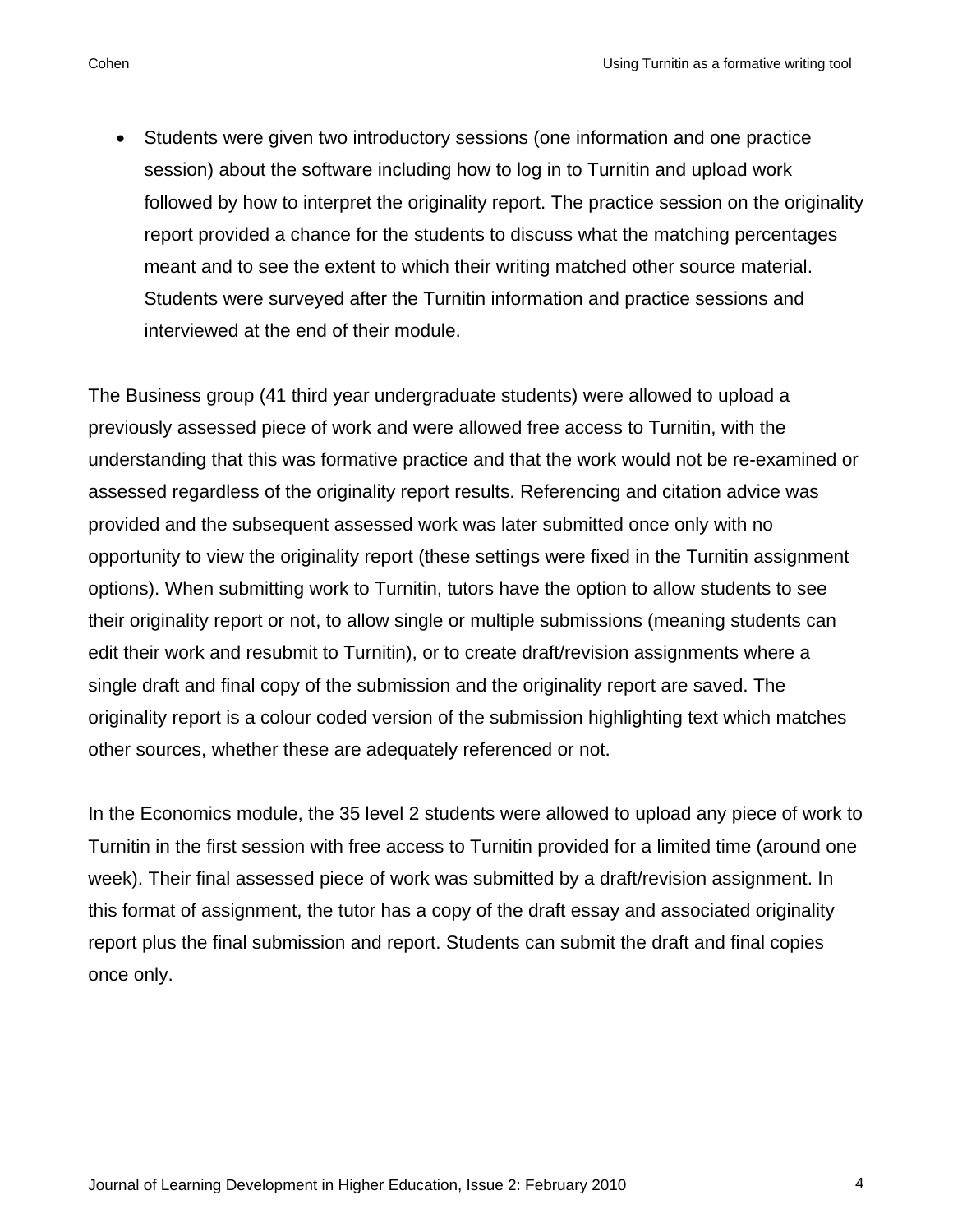# *Discussion of findings*

### **Staff**

During the initial stages of implementing Turnitin, a number of concerns were raised by staff and students with the Turnitin Administrator at the university. Staff concerns included:

- Practicality of electronic submission: after initial training, most staff and students found that this was a relatively straightforward process;
- Printing assignments or how to match printed and electronic submissions: this remained a concern, particularly when it was realised that Turnitin occasionally created an error between an uploaded Word document and the associated image used by GradeMark. In terms of cross-checking print versions and Turnitin reports, staff relied on random checks;
- The validity of using Turnitin as a sampling tool (random checks on individual students): this approach was not in line with the University guidelines on using Turnitin and was not an accurate gauge of the standard of work for a class as a whole. Students were concerned about being singled out;
- Confusion over the meaning of the originality report percentage: this was a concern to staff who were tempted to just check high percentage matches without considering the implications of plagiarism occurring with lower percentage matches. Students were concerned about the fair reading of their work or the risk of being judged by a number on a report;
- Support when pursuing cases of plagiarism: staff imagined that if they found and reported more cases of plagiarism, they may not get administrative support while involved in dealing with the formal processes of each case.

Staff response to surveys indicated that although staff were generally keen to use Turnitin, they were unsure how it may impact on their workload and also unsure of the University guidelines on implementing Turnitin. Interestingly, one staff member during interview reported a significant drop in the time taken to follow up cases of plagiarism as Turnitin provided adequate evidence and further time spent searching for plagiarised sources was not required. In this way, Turnitin had a positive effect on workload. It was also reported that Turnitin reduced time spent marking, either for the reason above, or due to a significant drop in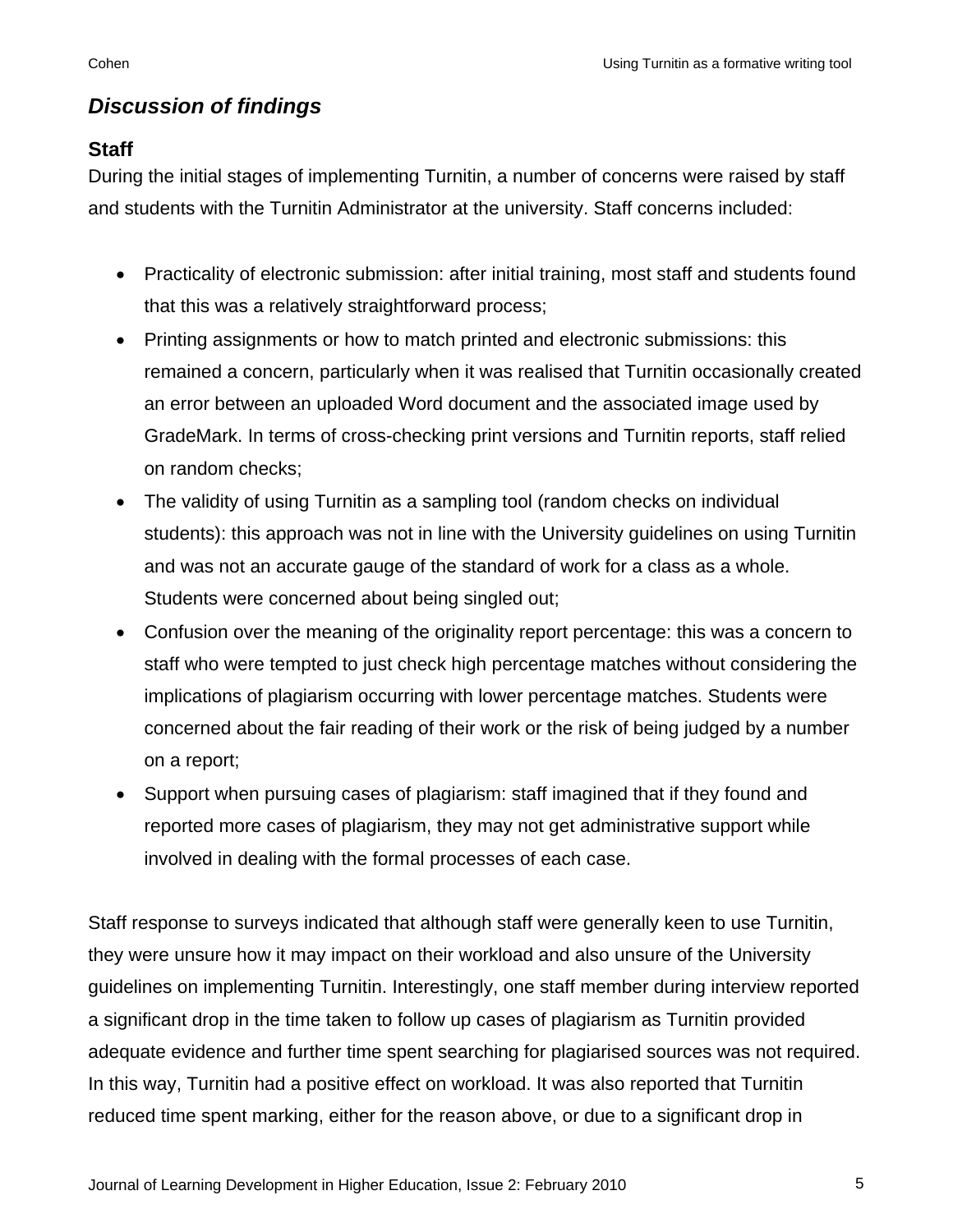instances of plagiarism.

Of the departments that responded to the survey, all had a definition of plagiarism available, and of those intending to implement Turnitin, the anticipated benefits included detecting plagiarism and changing the student attitude towards cheating. One department noted that the use of Turnitin had had the unexpected effect of dramatically increasing the amount of direct quotations used by students.

#### **Students**

Prior to receiving information on Turnitin, students were anxious about using the system, particularly in terms of the fair application of the software and the risk of being unjustly accused of plagiarism (anecdotal evidence reported in conversations between the Turnitin Administrator and Student Union representatives). Student concerns included:

- Insecurity about how the software worked: including the fear of being unjustly accused of plagiarism or of staff believing the originality report and not the student;
- The possibility of the introduction of bias in marking if staff rely on the originality reports: more concerns about being treated as a number on a report and losing the personal aspect of a staff member marking their work, with concerns about bias if a report showed a certain matching percentage;
- The setting of acceptable minimum/maximum percentages for matching text: students rightly were concerned about this as it is a meaningless exercise; and
- The possibility of staff using the system without adequate training or understanding (raising concerns over fair treatment of students): anecdotal evidence from a range of students across the campuses showed that staff from different departments did not always have the same level of expertise with either the software or the University guidelines;
- Ownership of intellectual property rights when work is submitted to the Turnitin database (a concern shared by staff): a concern not really affected by Turnitin. Students at the university can request to have any confidential material (that falls under Data Protection rules) removed from the Turnitin database, and any work with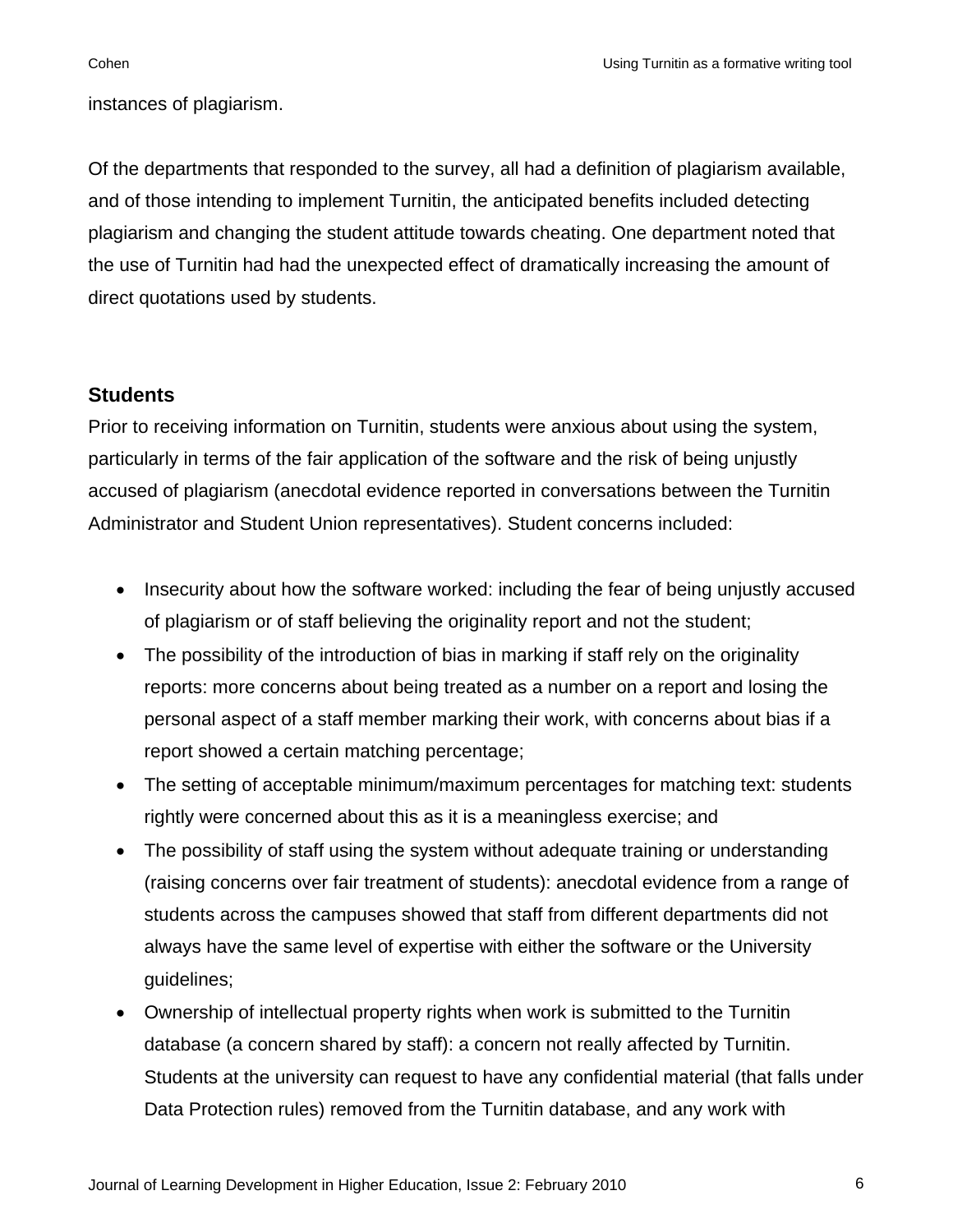commercial potential is either covered by current university rules on intellectual property, or, if part of higher degree research, can also be removed from the database.

#### **Student survey results**

After the information sessions on Turnitin, 85% of the Business students reported that they felt they had received enough information about Turnitin (strongly agreed or agreed) while 90% were confident that they understood why Turnitin was being used. In the Economics group, 94% felt they had received enough information about Turnitin, while the majority (77%) were neutral, disagreed or strongly disagreed with the statement 'I feel anxious about my work being put through Turnitin' (in the Business group, 73% were neutral or not anxious). This shows that the information sessions were effective at explaining Turnitin to students and reducing their anxiety about putting their work through the software.

While 20% of students felt that the practice session 'helped with their writing', 31% disagreed (43% neutral). This may indicate that students did not link the wording of the question i.e. 'writing' with the academic skills they acquired, as comments received from 54% of the group indicated that:

- The originality report was useful; I was glad to use it;
- This helped with quotes and referencing (several responses);
- It's a good way to encourage students to use their own words;
- It helped significantly with proper referencing;
- It showed me how to reference without plagiarism;
- The level of plagiarism I had ;
- It was useful to see how my work matched up with other texts.

Comments made during the video interviews further emphasised how the text-matching colours helped students to realise whether their paraphrasing was accurate or not, whether their work was 'fine' and that they may have plagiarised unknowingly. In this way, the colour coding is useful to highlight text but, as pointed out by Davis (2007), using the actual percentage or the colour band is not beneficial. Turnitin groups the percentage index of the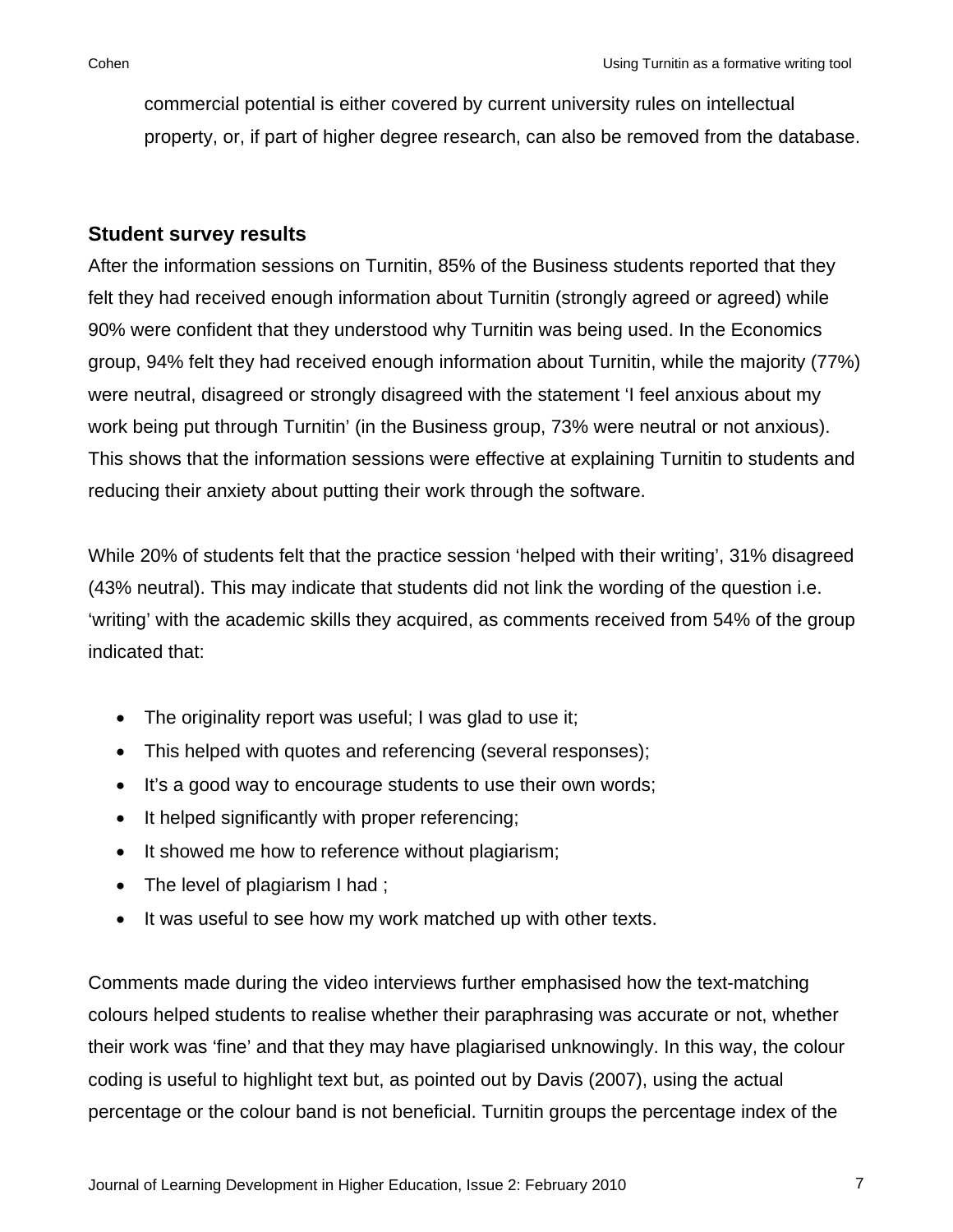originality reports into five bands, for example, blue or green for low percentages. This does not actually reflect whether plagiarism has been found or not.

Interestingly, survey results indicated that students felt that Turnitin should be used to discourage plagiarism (60%) rather than as a way to teach students about referencing (just over 20%), an attitude expressed in the follow up interviews which indicated that students felt that Turnitin and reducing plagiarism enhanced the value of their degree, and that Turnitin was a useful deterrent for students. This attitude was expressed in response to the interview question 'What would you recommend to staff?' where students indicated that it should be used on every student, in every module and that it should be a policing tool with only one copy to be handed in. A minority felt that Turnitin should be available to students; however, anecdotal evidence from students showed that unlimited access to the originality report encouraged students to try to 'beat the system'.

In terms of advice for other students, responses encouraged others to 'take the time to use it' as Turnitin is 'a helpful way to avoid plagiarism'. Interestingly, this question also raised the point that Turnitin 'is necessary to ensure University standards' and that although it 'seemed daunting at first… it's beneficial'. On the whole, students appreciated the information sessions on Turnitin and the originality report and the information both reduced their anxiety about using the software and improved their understanding of referencing and acceptable paraphrasing. Staff in both courses reported reductions in cases of plagiarism and one staff member also reported significant reductions in the time taken to investigate possible matching text. See Appendix 1 and Appendix 2 for further detail of the student survey results.

# *Implications of research*

The sample sizes used in this study were not large as this was an evaluation of a pilot of software. Results indicate that students benefit in several ways from the information sessions on Turnitin, and that supervised time spent examining the originality reports is necessary to facilitate a student's understanding of what it means to use academic sources in their own words, rather than relying on poor paraphrasing or direct quotations. It is also evident from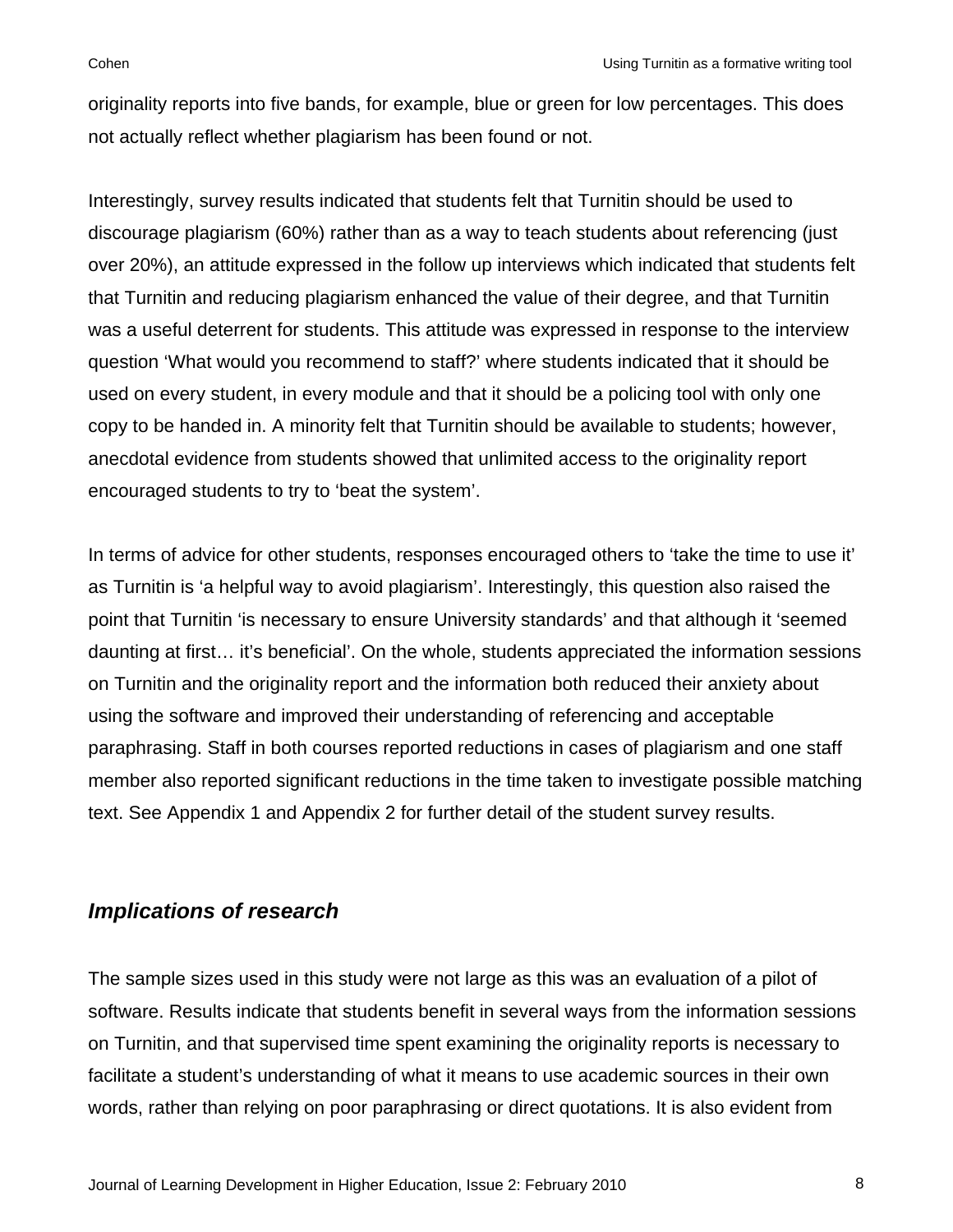interview and survey comments that in addition to structured support in using the originality report, students should have the opportunity to check their draft essays on Turnitin, but not have unlimited access to the software, to prevent the possibility of 'fine-tuning' their work to avoid plagiarism detection without due acknowledgement of sources, a concern voiced by both staff and students during interviews.

Using Turnitin formatively necessitates a certain amount of class time devoted to discussing the originality reports rather than allowing students free (or even limited) access to the software without structured support. Future investigations into how students use the report and whether their writing and referencing skills improve over time and transfer to different types of writing in different modules would be useful for staff who wish to use Turnitin as an academic writing tool. Students have shown that they are happy to work with Turnitin and appreciate its use given sufficient information and support in using the software. Therefore, it is felt that closer adherence to the University guidelines on using Turnitin, in particular the aspects dealing with providing formative experiences of the system, would be beneficial.

# *References*

Carroll, J. (2002) *A handbook for deterring plagiarism in higher education*, Oxford: Oxford Centre for Staff and Learning Development.

Chester, G. (2001) *Plagiarism detection and prevention: final report on the JISC electronic plagiarism detection project*. ONLINE: [http://www.jisc.ac.uk/uploaded\\_documents/plagiarism\\_final.pdf](http://www.jisc.ac.uk/uploaded_documents/plagiarism_final.pdf) (Accessed: 5 October 2006].

Davis, M. (2007) 'The role of Turnitin within the formative process of academic writing: a tool for learning and unlearning?', *Brookes eJournal of Learning and Teaching* 2(2). ONLINE:

[http://bejlt.brookes.ac.uk/article/the\\_role\\_of\\_turnitin\\_within\\_the\\_formative\\_process\\_of\\_](http://bejlt.brookes.ac.uk/article/the_role_of_turnitin_within_the_formative_process_of_academic_writing) [academic\\_writing](http://bejlt.brookes.ac.uk/article/the_role_of_turnitin_within_the_formative_process_of_academic_writing) (Accessed: 30 October 2007).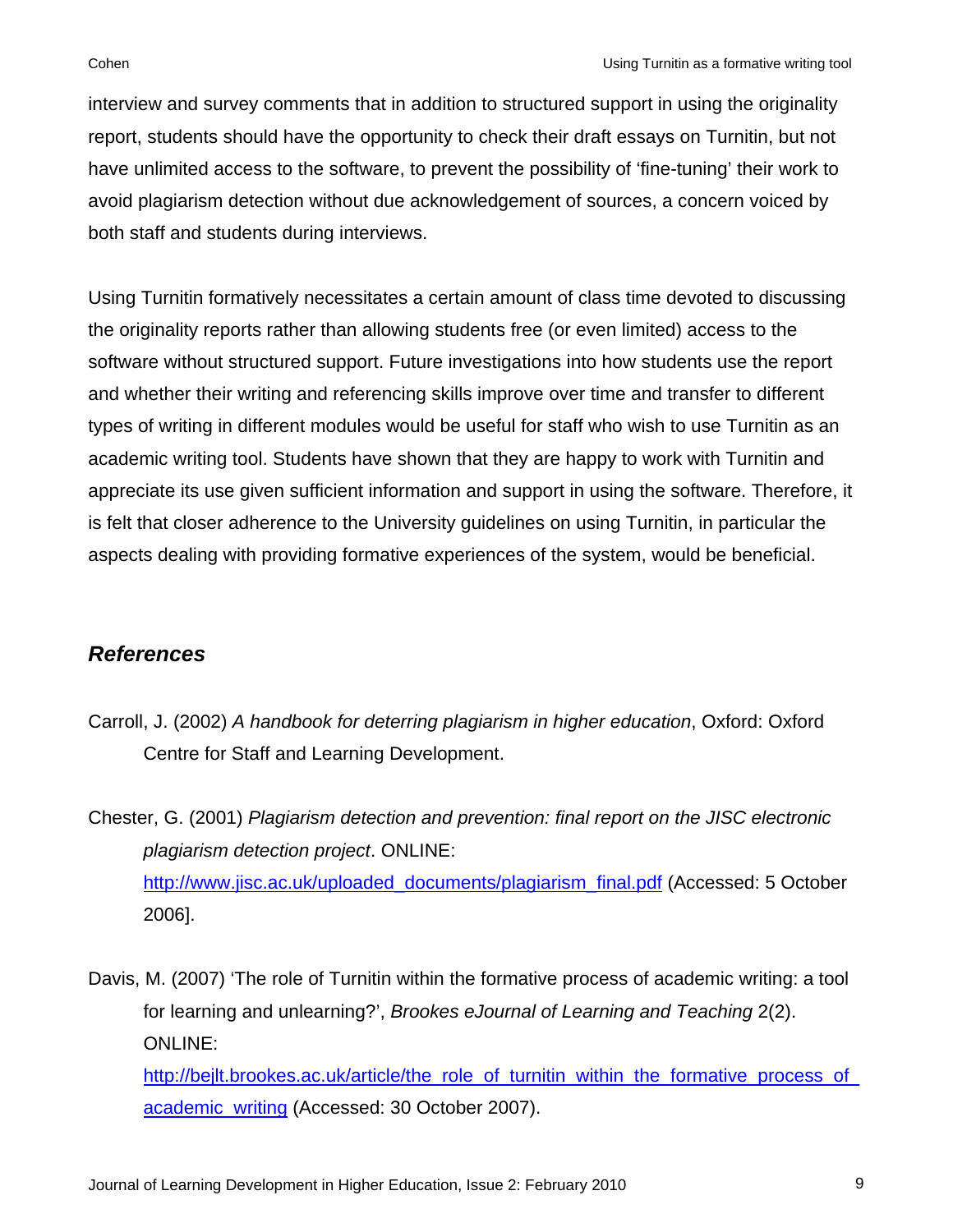Johnston, B. (2003) *The concept of plagiarism*. The Higher Education Academy. ONLINE: [http://www.heacademy.ac.uk/resources/detail/id428\\_concept\\_of\\_plagiarism](http://www.heacademy.ac.uk/resources/detail/id428_concept_of_plagiarism) (Accessed: 18 October 2007).

McDowell, L. and Brown, S. (2001) *Assessing students: cheating and plagiarism*. The Higher Education Academy. ONLINE: [http://www.heacademy.ac.uk/resources/detail/id430\\_cheating\\_and\\_plagiarism](http://www.heacademy.ac.uk/resources/detail/id430_cheating_and_plagiarism) (Accessed: 22 August 2006).

- Peacock, S. and Sharp, J. (2006) 'A Holistic approach to deploying TurnitinUK that encourages sustainable change in institutional plagiarism practice', pp. 237-238, in Duggan, F. (ed.) 2<sup>nd</sup> International Plagiarism Conference 2006 Proceedings: 19-21 *June, 2006*. Newcastle: Northumbria Learning Press.
- Sivasubramaniam, S.D. (2006) 'Assisting students to avoid plagiarism: the role of formative workshops', pp. 211 – 219, in Duggan, F. (ed.) 2<sup>nd</sup> International Plagiarism Conference *2006 Proceedings* : *19-21 June, 2006*. Newcastle: Northumbria Learning Press.

# *Author details*

Judy Cohen is a Curriculum and Educational Development Officer at UELT and joined the department in April 2006. She has taught English as a Foreign/Second language at undergraduate and graduate level in Australia, Sweden and Hong Kong. She has also taught business subjects at FE and undergraduate level. Judy's recent academic background is in education, and she completed her M.Ed. (TESOL) in 2001. Since then she has published in the areas of discourse analysis and plagiarism.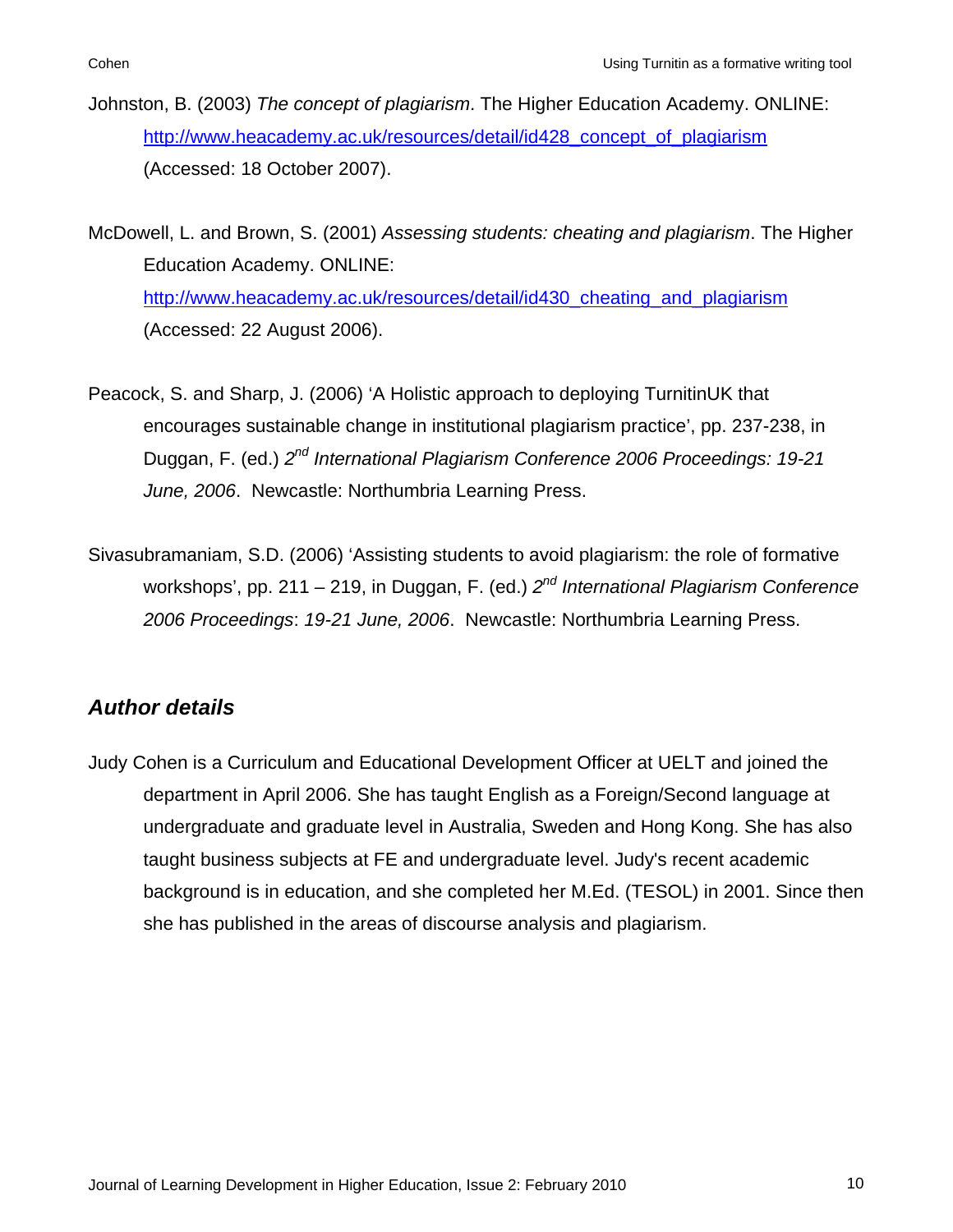# *Appendix 1*

# **Survey of Business students**

The university is using the Turnitin Plagiarism Detection Software for the first time this term. As part of the evaluation of Turnitin, students in courses which are using Turnitin are being asked to complete the following questionnaire. The information you provide is important. Please answer the following questions by placing a  $\checkmark$  on the scale below.

# **1. I have received enough information about Turnitin.**

| strongly | agree | neutral | disagree | strongly |
|----------|-------|---------|----------|----------|
| agree    | 63%   | 10%     | 5%       | disagree |
| 22%      |       |         |          |          |

# **2. I am confident that I understand why Turnitin is being used.**

| strongly | agree | neutral | disagree | strongly |
|----------|-------|---------|----------|----------|
| agree    | 49%   | 7%      | 2%       | disagree |
| 41%      |       |         |          |          |

# **3. I am anxious about my work being put through the Turnitin system.**

| strongly | agree | neutral | disagree | strongly |
|----------|-------|---------|----------|----------|
| agree    | 27%   | 29%     | 32%      | disagree |
|          |       |         |          | 12%      |

### **4. I know how to get more information about Turnitin.**

| strongly | agree | neutral | disagree | strongly |
|----------|-------|---------|----------|----------|
| agree    | 61%   | 22%     | 10%      | disagree |
| 2%       |       |         |          | 5%       |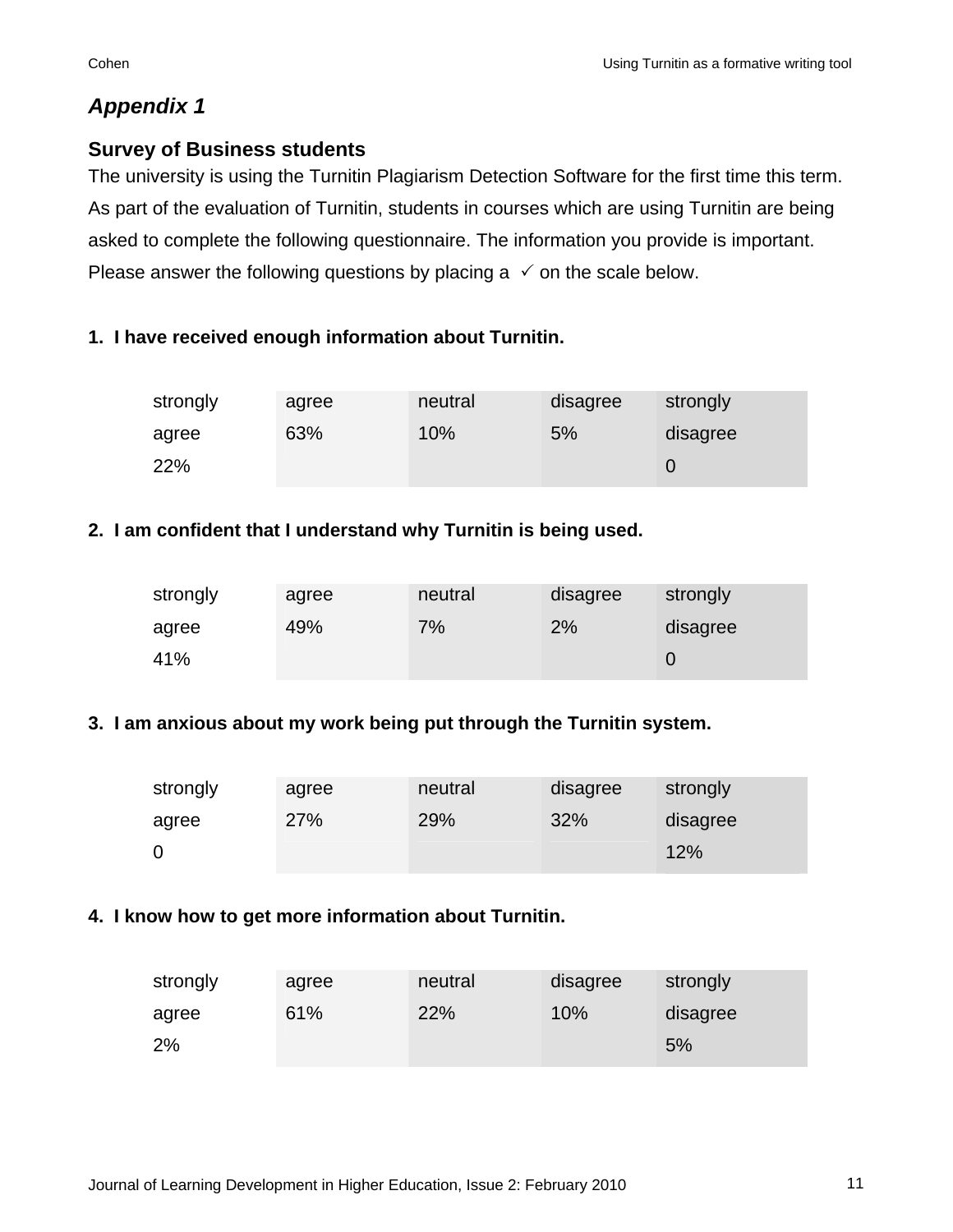#### **5. Comments:**

#### **Summary of comments received**

Turnitin:

- should be available to students.
- should be used in every subject.
- should only be used if it adds value to our academic standards.
- is necessary to ensure university standards **(many similar comments)**.
- seemed daunting at first but now it has been explained I think it's a good idea and beneficial to students.
- will help employers and the university take students more seriously.
- good idea to stop lazy students from cheating.
- good idea and helpful way to avoid plagiarism.
- adds value to students and lecturers.

# *Appendix 2*

### **Survey of Economics students**

The university is using the Turnitin Plagiarism Detection Software for the first time this term. As part of the evaluation of Turnitin, students in courses which are using Turnitin are being asked to complete the following questionnaire. The information you provide is important.

Please answer the following questions by placing a  $\checkmark$  on the scale below.

### **1. I have received enough information about Turnitin.**

| strongly | agree | neutral | disagree | strongly |
|----------|-------|---------|----------|----------|
| agree    | 83%   | 3%      | 3%       | disagree |
| 11%      |       |         |          |          |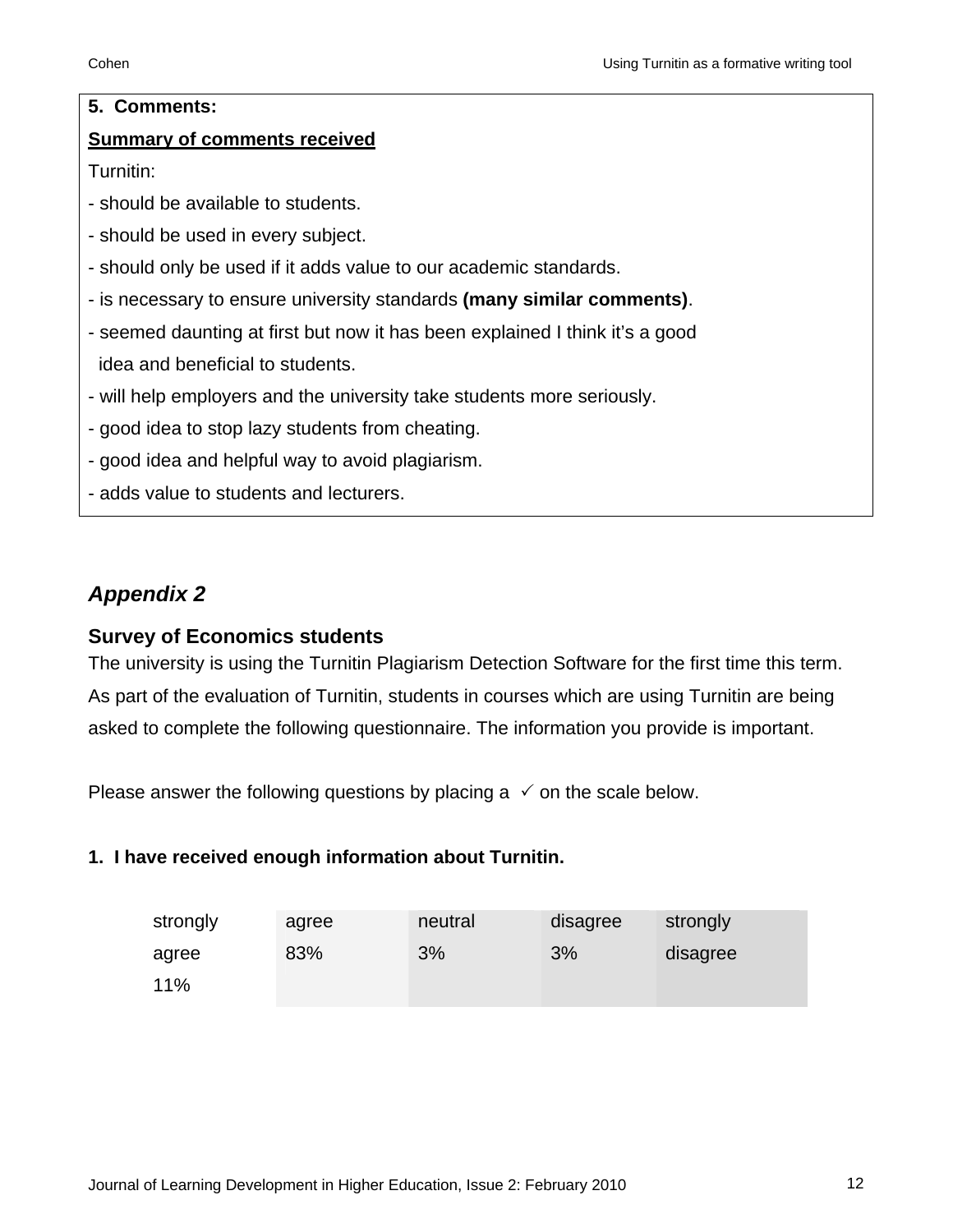#### **2. I found it useful to have practice sessions in using Turnitin.**

| strongly | agree | neutral | disagree | strongly |
|----------|-------|---------|----------|----------|
| agree    | 54%   | 26%     | 3%       | disagree |
| 17%      |       |         |          |          |

#### **3. The practice session with Turnitin helped me to improve my writing.**

| strongly | agree | neutral | disagree | strongly |
|----------|-------|---------|----------|----------|
| agree    | 20%   | 43%     | 31%      | disagree |
|          |       |         |          | 6%       |

#### **By looking at my originality report, I learned that (summary of responses):**

- I hadn't plagiarised (7 responses).
- Surprisingly it was fine and no useful info coming back.
- How many references I used.
- There will be a certain amount of matching text.
- Turnitin is useful to see how my work matches other texts.
- How I should be referencing / time management through earlier submission.
- How to reference and quote properly (7 responses).
- I could have plagiarised unknowingly.

### **4. I am anxious about my work being put through the Turnitin system.**

| strongly | agree | neutral | disagree | strongly |
|----------|-------|---------|----------|----------|
| agree    | 23%   | 51%     | 23%      | disagree |
|          |       |         |          | 3%       |